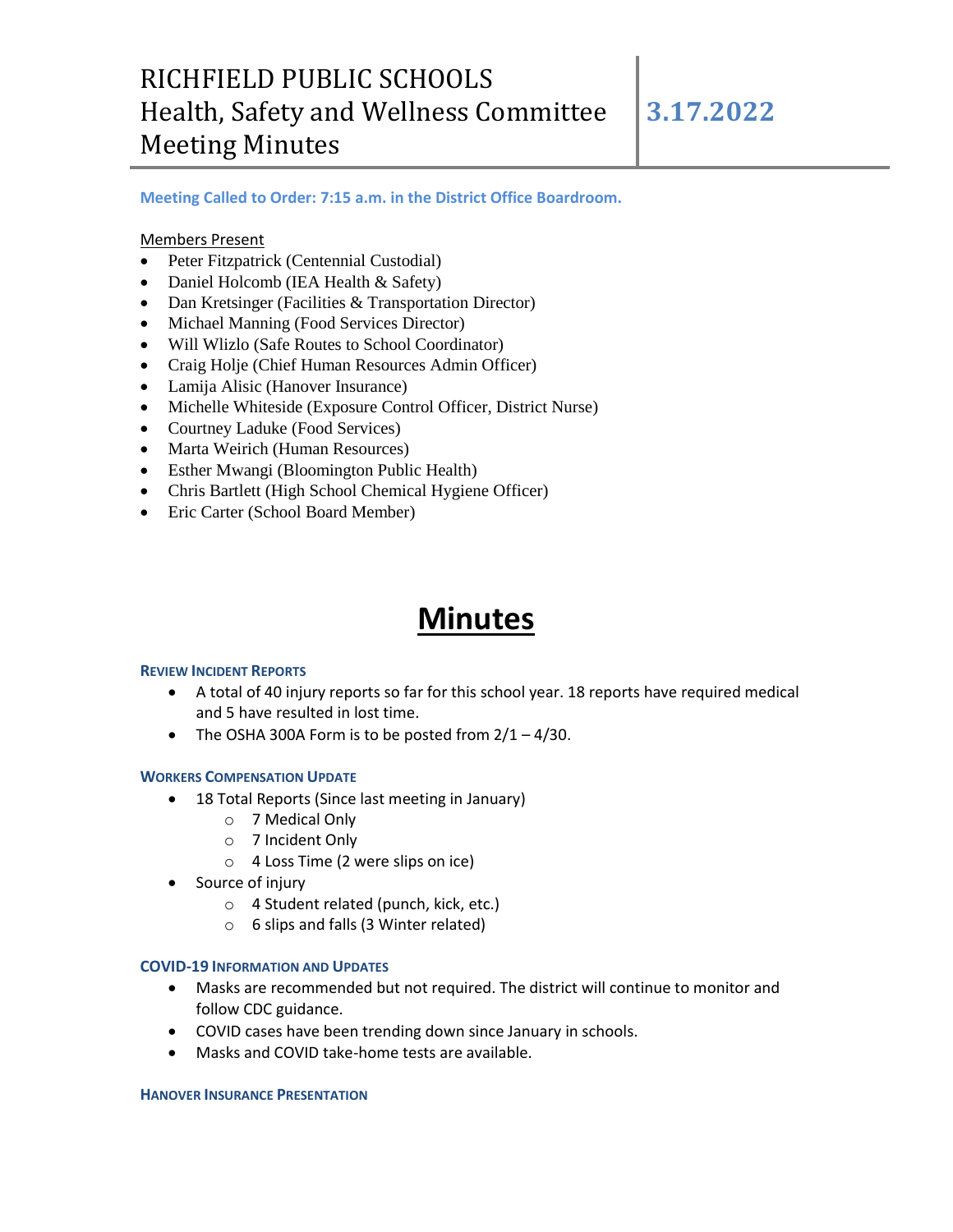Presentation by Lamija Alisic. Hanover is willing to come in to be involved with on-site training or walkthroughs to provide guidance.

#### **WELLNESS UPDATE**

- Nutrition Services Update
	- $\circ$  Ala Carte back open at the HS. Increased meatless options for Friday. Testing out at the high school: plant-based options, meatless meatball, meatless fish, and different chicken options. Health inspections will continue throughout the district. Intern from University of Illinois will be starting and focusing on increased training for staff, nutritional deep dive, and site reviews.
- Safe Routes to Schools Update
	- o **Grant received:** Office of Traffic Safety funding for school bus stop signal arm cameras (for the last three buses in the RPS fleet that are not yet equipped with them), approximately \$8,000.
	- o **Grant received:** SRTS Infrastructure Grant for installing a sidewalk on southside of STEM/RDLS campus, as well as enhancing the crossing of 71st Street over Elliot Avenue with a crosswalk and new curb ramp, approximately \$173,000
	- o **Grant received:** MnDOT Boost Grant to purchase bicycle parking for RHS, Central, athletic facilities, and a few other places around the district, as well as some programming to promote the new bike racks, approximately \$17,000
	- o **Grant applied for:** Two (2) MnDOT Demonstration Project Technical Assistance Grants for an on-road multi-use trail serving Centennial Elementary and intersection enhancements for the intersections of 70th/12th and 70th/Elliot near RDLS STEM
	- o **Upcoming applications:** Metropolitan Council Regional Solicitations for longterm infrastructure investments. Richfield Public Works intends to apply for a more permanent version of the Centennial multi-use path noted above, replacing the pedestrian bridge over I-35W at 73rd Street to be ADA accessible and installing a sidewalk on 73rd east of the freeway, and a 4-to-3 lane conversion on 76th Street west of I-35W to Edina border with pedestrian enhancements. Hennepin County intends to apply for a Complete Streets-style reconstruction of Penn Avenue between 75th Street and Hwy 62. I will be assisting (but not leading) all of these applications.
	- o Other quick notes:
		- RPS hosted an excellent Winter Walking Day on Wednesday, March 2.
		- I have been working with Freewheel Bike Shop on tune ups for our bicycle fleet. The education season begins after Spring Break.
		- The next SRTS Committee is on Wednesday, March 23 at 11 a.m. Let Will know if you would like an invitation!

#### **HEALTH & SAFETY UPDATE**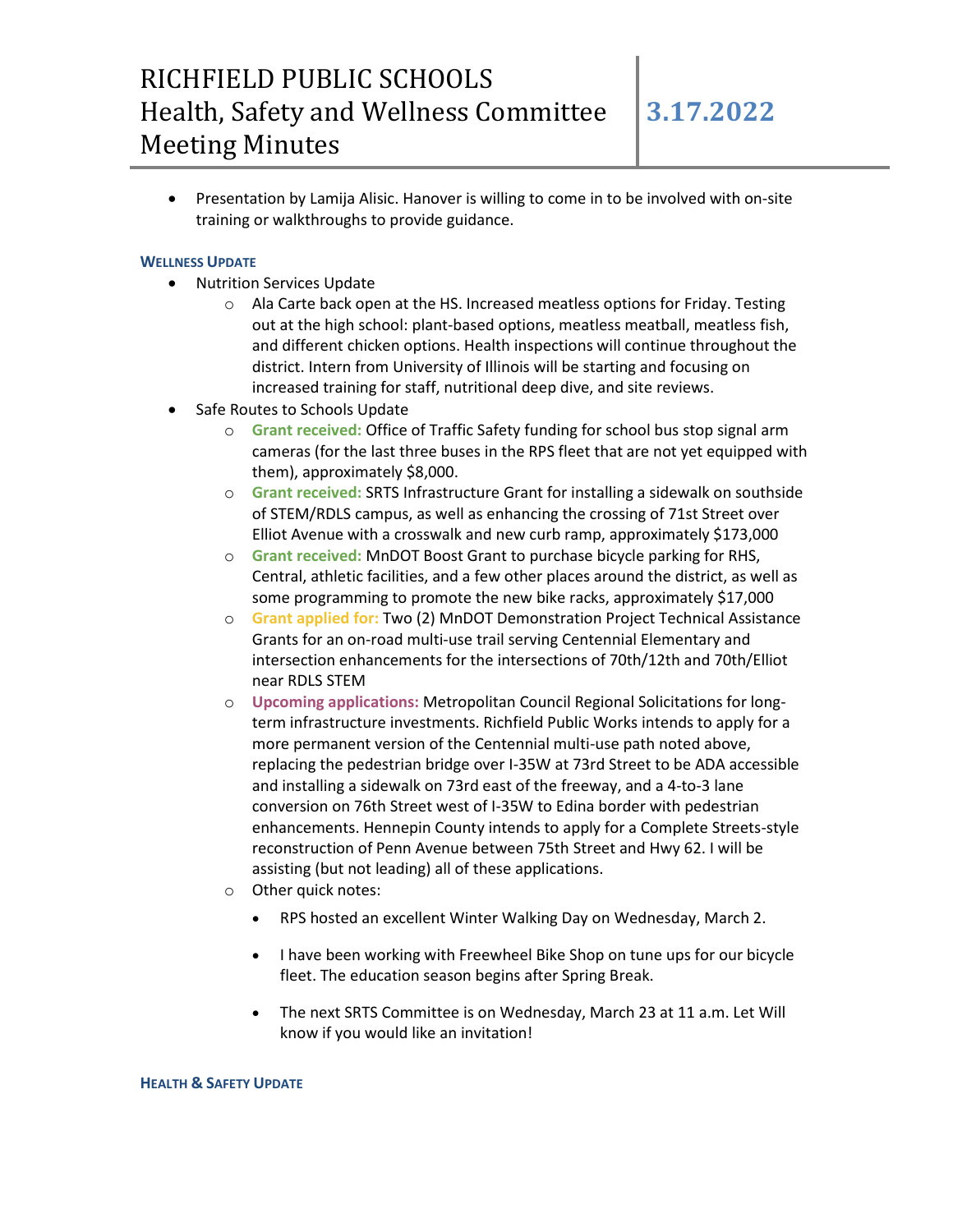# RICHFIELD PUBLIC SCHOOLS Health, Safety and Wellness Committee Meeting Minutes

- Indoor Air Quality Walkthrough Review These were completed on  $2/22 2/25$  (cold temps that week). Haven't discussed the final reports with Dan Kretsinger yet. No rooms or offices tested were beyond  $68 - 75$  degrees. Limited number of rooms that were above 1200 ppm. Stained ceiling tiles located at most buildings. Dan Kretsinger to share the reports with his staff to address the ceiling tiles and inspect for leaks.
- Mock OSHA Inspection 3/22 Will be completed next Tuesday with Dan Kretsinger and Luke with SFM. Most likely will inspect the High School and an Elementary School or Bus Garage. Last year, the MS, STEM, and RDLS were inspected.
- Lockout/Tagout Periodic Inspections 4/14 Required by OSHA for all LOTO Authorized employees to participate in a lockout/tagout event. LOTO is used to deenergize a machine to conduct maintenance on it. You apply a device, lock, and tag to ensure no one will power the machine back up while you're working on it to avoid serious injury. LOTO procedures will be updated after July  $1<sup>st</sup>$ .
- Facilities & Transportation CPR/First Aid/AED Training Spring Break 3/28 Last I heard from Michelle Gogue was that Transportation had 3 employees signed up for Monday of Spring Break. The first round of training occurred during MEA break.
- Fall Protection Upgrade Two Staircases at HS will be installed next week to prevent fall hazards while climbing onto the roof with Air Filters.
- Health & Safety Email Concerns No submissions to review since the last committee meeting. The email address is [health-safety@rpsmn.org.](mailto:health-safety@rpsmn.org)
- Safety Suggestion Form No submissions to review since the last committee meeting. The form is located on the District website under the Facilities page.

#### **FACILITIES UPDATE**

- Turf Replacement The turf was installed in 2010. Every year, the district has G-Max testing conducted to ensure the field is safe for use. The turf will be replaced the summer of 2023.
- Tuck Pointing Project this summer at STEM to help prevent insects and water from entering the building.
- Bus Inspections This is completed every December. One bus needed a minor repair which has been completed.

#### **NEW BUSINESS**

April Meeting – discuss welcome back trainings that will occur in August.

#### **OPEN DISCUSSION**

None

### **NEXT MEETING: THURSDAY, MAY 19 TH LOCATION: DISTRICT BOARD ROOM**